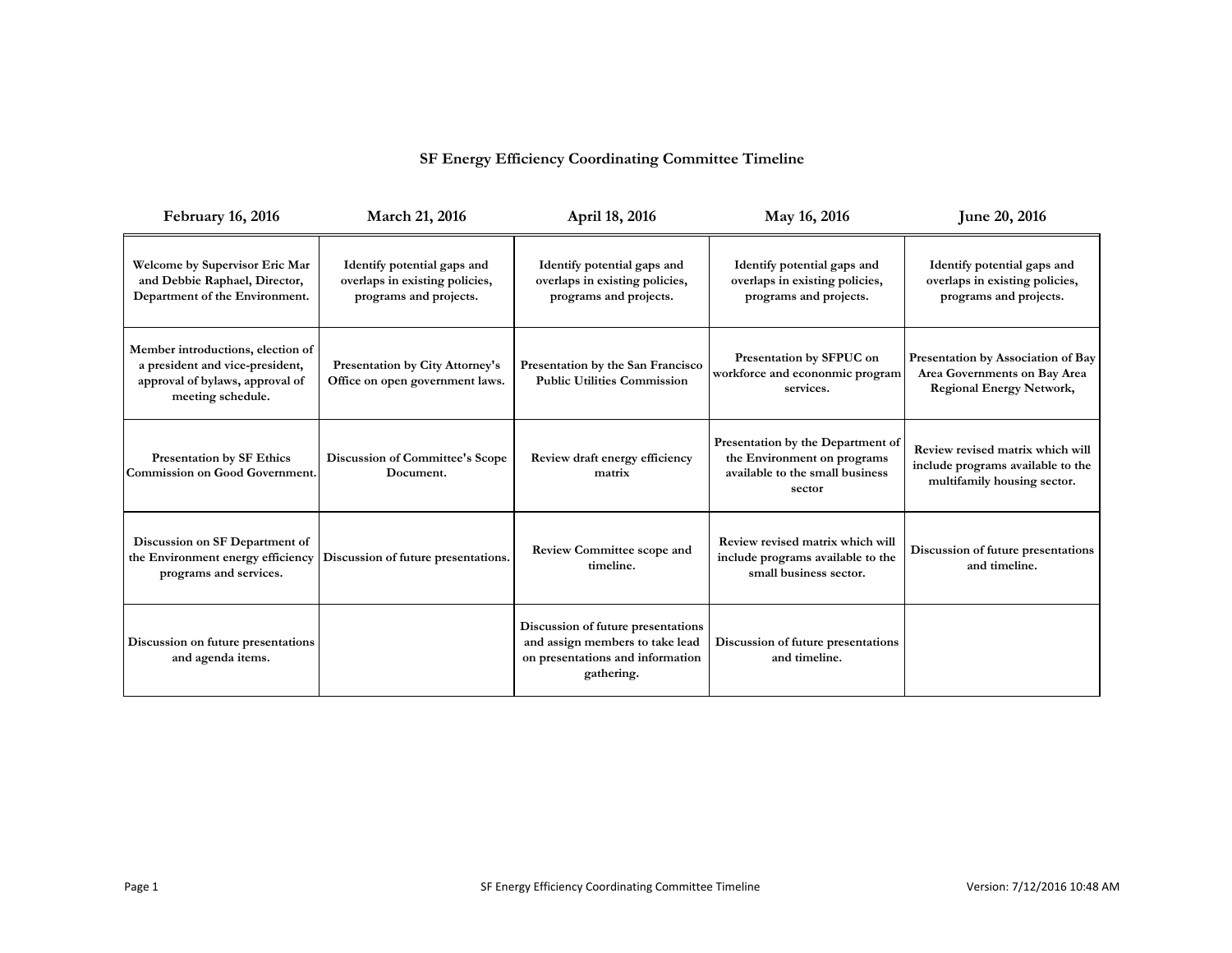## **SF Energy Efficiency Coordinating Committee Timeline**

| <b>July 18, 2016</b>                                                                                                                       | <b>August 15, 2016</b>                                                                                                                                                    | September 19, 2016                                                                                                                                                                                                   | October 17, 2016                                                | November 21, 2016                                              |
|--------------------------------------------------------------------------------------------------------------------------------------------|---------------------------------------------------------------------------------------------------------------------------------------------------------------------------|----------------------------------------------------------------------------------------------------------------------------------------------------------------------------------------------------------------------|-----------------------------------------------------------------|----------------------------------------------------------------|
| Discuss recommendations and<br>equitably spend energy efficiency<br>monies and align programs with<br>other utility and regional programs. | Discuss recommendations and<br>policy standards on how SF should policy standards on how SF should<br>equitably spend energy efficiency<br>monies and align programs with | Discuss recommendations and<br>policy standards on how SF should<br>equitably spend energy efficiency<br>monies and align programs with<br>other utility and regional programs. other utility and regional programs. | Discuss outline of report to the<br><b>Board of Supervisors</b> | Review outline of report to the<br><b>Board of Supervisors</b> |
| Presentation by SF Department of<br>the Environment on energy data<br>access.                                                              | Discusion on community choice<br>aggregation. Invited:<br>CleanPowerSF, Marin Clean<br>Energy, Sonoma Clean Power.                                                        |                                                                                                                                                                                                                      |                                                                 |                                                                |
| Presentation by Pacific Gas and<br>Electric Company.                                                                                       |                                                                                                                                                                           |                                                                                                                                                                                                                      |                                                                 |                                                                |
| Review revised matrix of San<br>Francisco energy efficiency<br>programs.                                                                   |                                                                                                                                                                           |                                                                                                                                                                                                                      |                                                                 |                                                                |
| Discussion of future presentations<br>and timeline.                                                                                        |                                                                                                                                                                           |                                                                                                                                                                                                                      |                                                                 |                                                                |